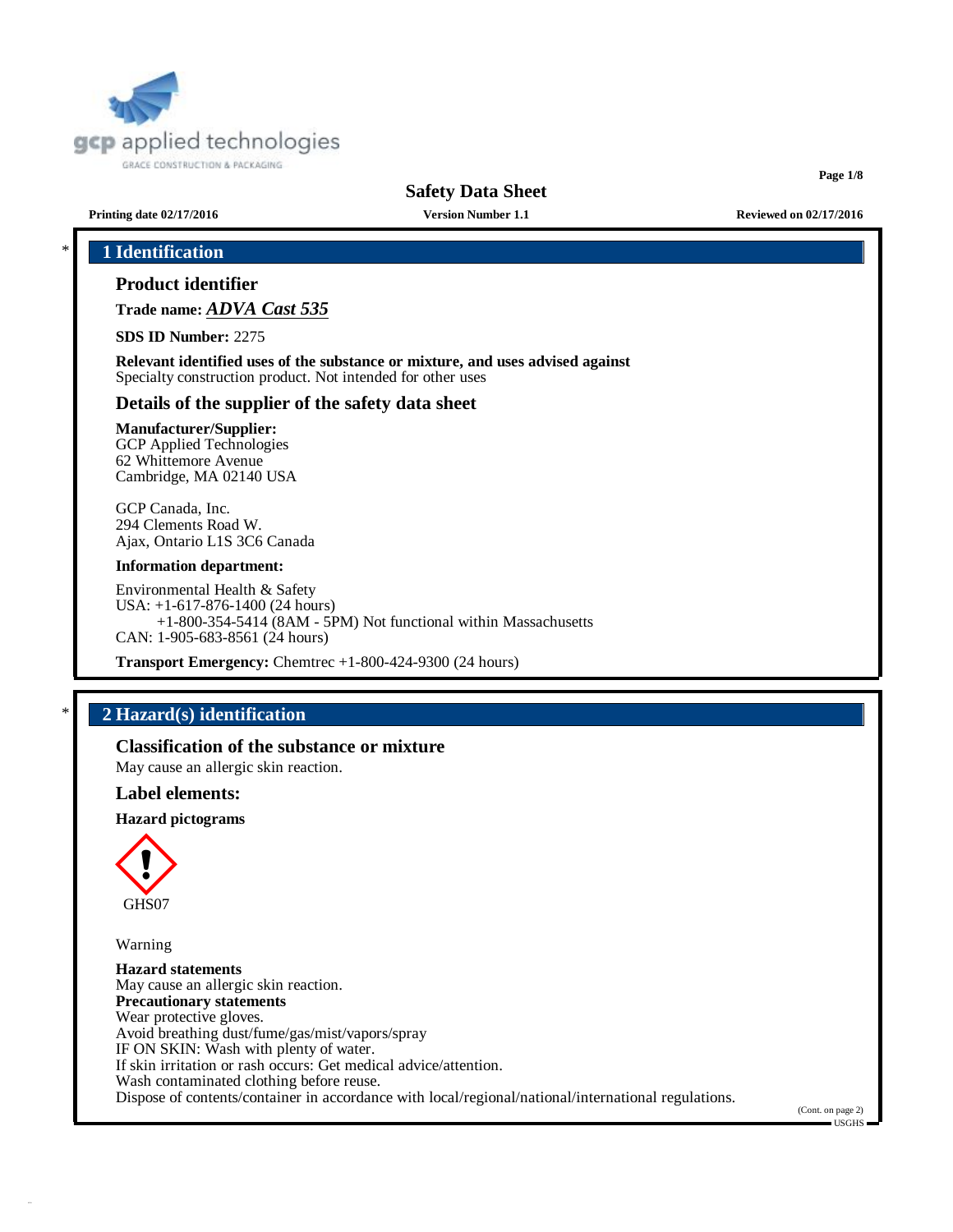**Printing date 02/17/2016 Version Number 1.1 Reviewed on 02/17/2016**

# **Trade name:** *ADVA Cast 535*

**NFPA ratings (scale 0 - 4)**

1 1  $\overline{0}$ Health  $= 1$  $Fire = 1$ Reactivity  $= 0$ 

### **HMIS-ratings (scale 0 - 4)**

**HEALTH FIRE** REACTIVITY  $\boxed{0}$  Reactivity = 0 \*1 1 Health  $=$   $*1$  $Flammability = 1$ 

# **Other hazards**

**Results of PBT and vPvB assessment**

**PBT:** Not applicable. **vPvB:** Not applicable.

# \* **3 Composition/information on ingredients**

## **Chemical characterization: Mixtures**

**Description:** Mixture of the substances listed below with additional nonhazardous ingredients.

**Hazardous components:**

26172-55-4 5-chloro-2-methyl-2H-isothiazol-3-one 0.0-0.1%

**Additional information:** For the wording of the listed hazard phrases refer to section 16.

## \* **4 First-aid measures**

## **Description of first aid measures**

#### **General information:**

Get medical advice/attention if you feel unwell.

#### **After inhalation:**

Supply fresh air. If required, provide artificial respiration. Keep patient warm. Consult doctor if symptoms persist.

#### **After skin contact:**

Immediately wash contaminated skin with soap or mild detergent and water. If this chemical soaks clothing, immediately remove clothing and wash skin.

**After eye contact:** Rinse cautiously with water for several minutes.

**After swallowing:** Rinse mouth.

#### **Information for doctor:**

**Most important symptoms and effects, both acute and delayed** May cause sensitization by skin contact.

**Indication of any immediate medical attention and special treatment needed**

No further relevant information available.

# **5 Fire-fighting measures**

**Special hazards arising from the substance or mixture** No further relevant information available.

(Cont. on page 3) USGHS

#### (Cont. from page 1)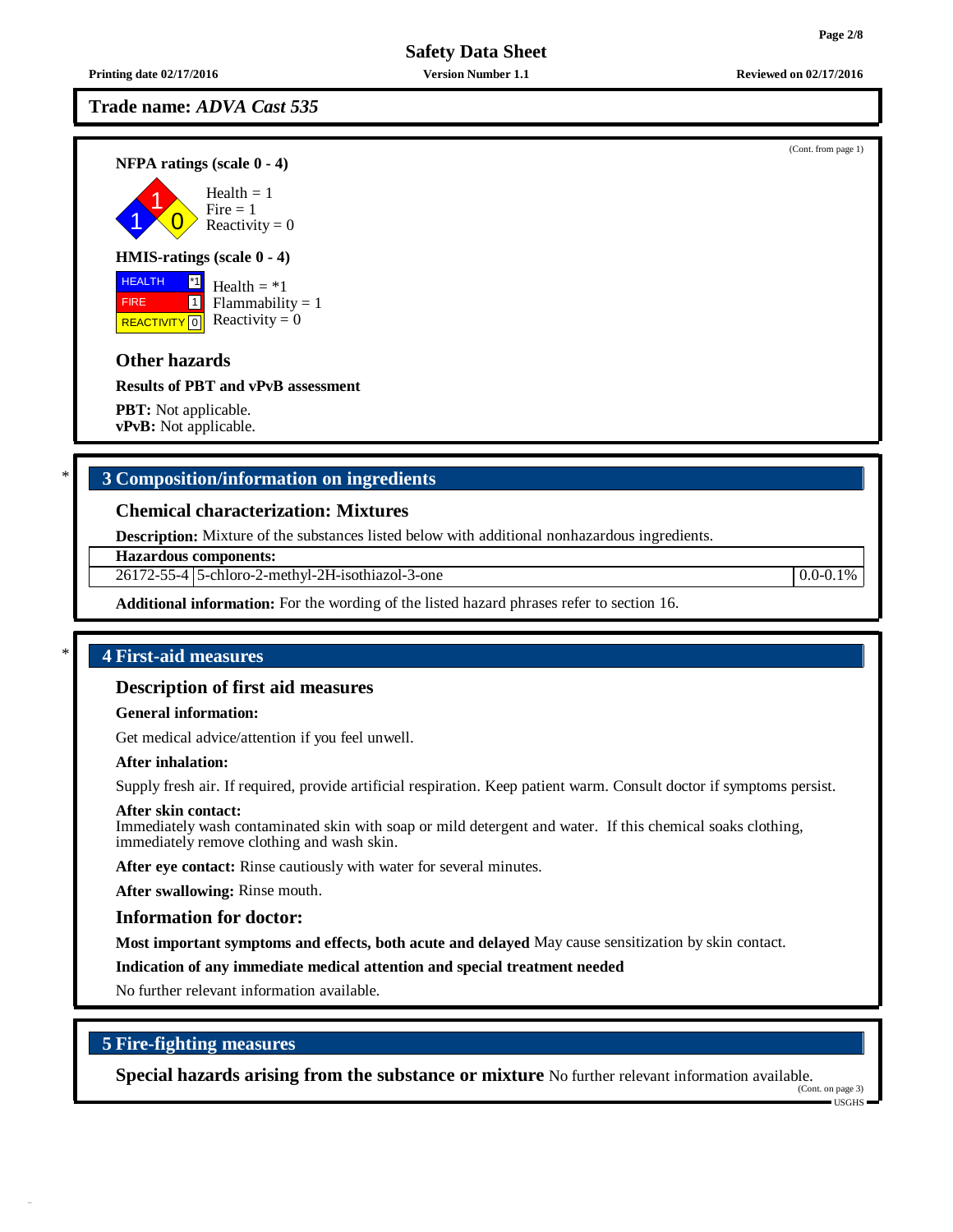**Printing date 02/17/2016 Version Number 1.1 Reviewed on 02/17/2016**

**Trade name:** *ADVA Cast 535*

(Cont. from page 2)

**Additional information** Collect contaminated fire fighting water separately. It must not enter the sewage system.

## **6 Accidental release measures**

## **Personal precautions, protective equipment and emergency procedures**

Wear protective equipment. Keep unprotected persons away.

#### **Methods and material for containment and cleaning up:**

Contain and/or absorb spill with inert material (i.e. sand, vermiculite) then place in a suitable container.

Sweep up spilled product into receptacles.

Dispose contaminated material as waste according to section 13 of the SDS.

#### **Reference to other sections**

See Section 7 for information on safe handling.

See Section 8 for information on personal protection equipment.

See Section 13 for disposal information.

## **7 Handling and storage**

### **Handling:**

#### **Precautions for safe handling**

Prevent formation of aerosols. Avoid contact with eyes, skin and clothing. Do not take internally. Practice good personal hygiene to avoid ingestion. Use only with adequate ventilation. Wash clothing before reuse. FOR PROFESSIONAL USE ONLY. KEEP OUT OF CHILDREN'S REACH.

**Information about protection against explosions and fires:** No special measures required.

#### **Conditions for safe storage, including any incompatibilities**

**Storage:**

**Information about storage in one common storage facility:** No special measures required.

**Further information about storage conditions:** Keep receptacle tightly sealed.

**Specific end use(s)** No further relevant information available.

## **8 Exposure controls/personal protection**

### **Additional information about design of technical systems:** No further data; see item 7.

#### **Control parameters**

**Components with limit values that require monitoring at the workplace:** The product does not contain any relevant quantities of materials with critical values that have to be monitored at the workplace.

**Additional information:** The lists that were valid during the creation were used as basis.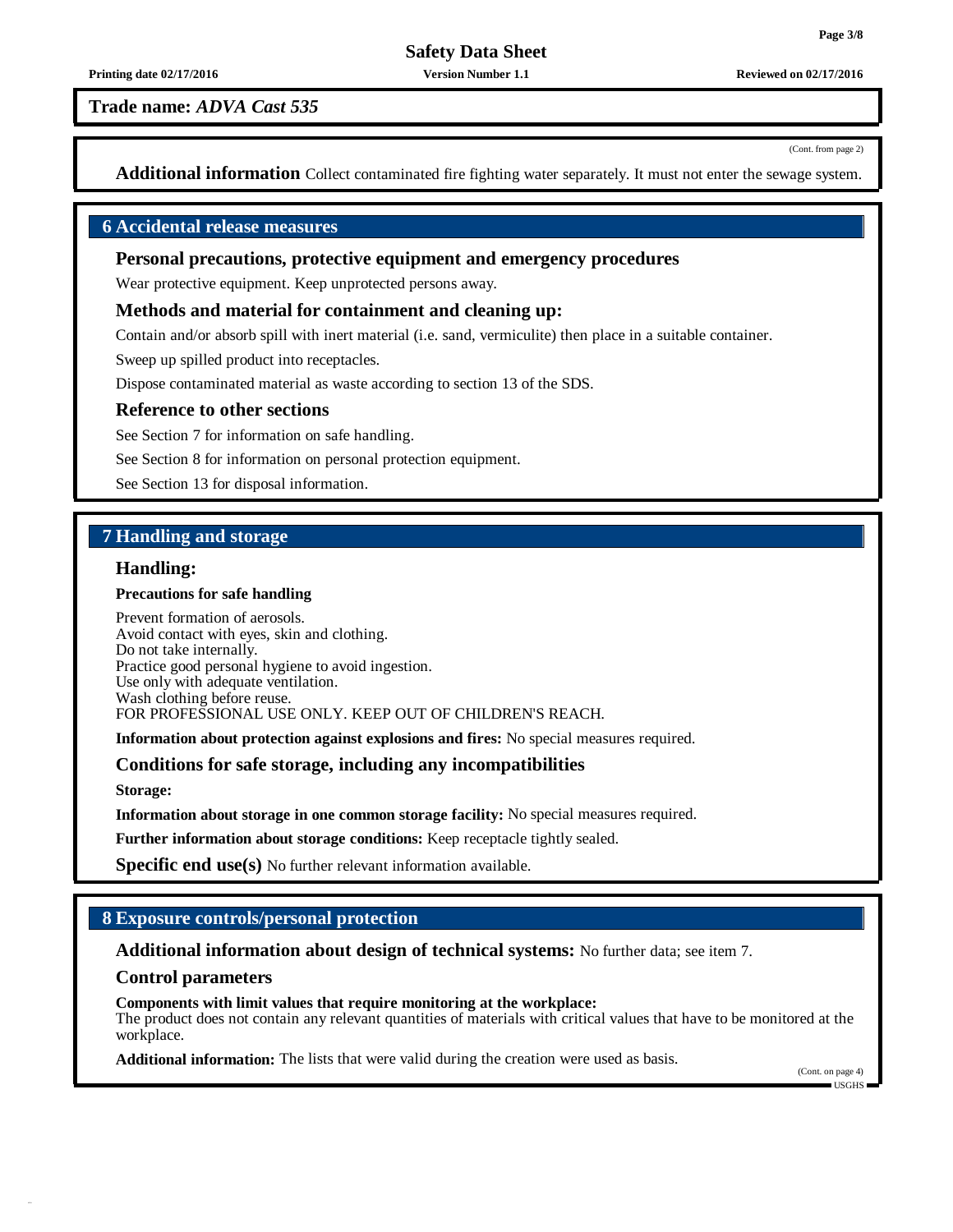**Trade name:** *ADVA Cast 535*

(Cont. from page 3)

## **Exposure controls**

**Personal protective equipment:**

#### **General protective and hygienic measures:**

The usual precautionary measures for handling chemicals should be followed.

#### **Breathing equipment:**

Respiratory protection is not normally required. However, a chemical cartridge respirator with organic vapor cartridge and a prefilter for dusts/mists is required at or above the applicable exposure limits (consult exposure guidelines). If no limits exist, use an approved respirator whenever a vapor or mist is generated or if respiratory irritation occurs. Supplied air respirator (SCBA) is required at exposure levels above the capabilities of a chemical cartridge respirator.

#### **Protection of hands:**

Gloves should be worn to prevent skin contact and should be impermeable and resistant to the product. Rubber or other impervious gloves should be worn to prevent skin contact.

#### **Material of gloves**

Gloves should be worn to prevent skin contact and should be impermeable and resistant to the product.

#### **Eye protection:**



Safety glasses with side shield protection.

Safety glasses with side shields should be worn to prevent contact due to splashing. Under high vapor mist concentrations, tightly sealed goggles should be worn.



A face shield should also be worn if there is potential exposure to splash or spray.

#### **Body protection:**

Use personal protective equipment as required.

Take off contaminated clothing.

| 9 Physical and chemical properties                                                                                              |                                                     |                                    |  |  |
|---------------------------------------------------------------------------------------------------------------------------------|-----------------------------------------------------|------------------------------------|--|--|
| Information on basic physical and chemical properties                                                                           |                                                     |                                    |  |  |
| <b>General Information</b><br>Appearance:                                                                                       |                                                     |                                    |  |  |
| Form:<br>Color:                                                                                                                 | Liquid<br>According to product specification        |                                    |  |  |
| Odor:<br><b>Odor threshold:</b>                                                                                                 | Characteristic<br>Not determined.                   |                                    |  |  |
| pH-value (~) at 20 $^{\circ}$ C (68 $^{\circ}$ F):                                                                              | 4                                                   |                                    |  |  |
| <b>Change in condition</b><br><b>Melting point/Melting range:</b><br><b>Boiling point/Boiling range:</b><br><b>Flash point:</b> | Undetermined.<br>100 °C (212 °F)<br>Not applicable. |                                    |  |  |
| <b>Flammability (solid, gaseous):</b>                                                                                           | Not applicable.                                     |                                    |  |  |
| <b>Decomposition temperature:</b>                                                                                               | Not determined.                                     |                                    |  |  |
|                                                                                                                                 |                                                     | (Cont. on page 5)<br>$-$ USGHS $-$ |  |  |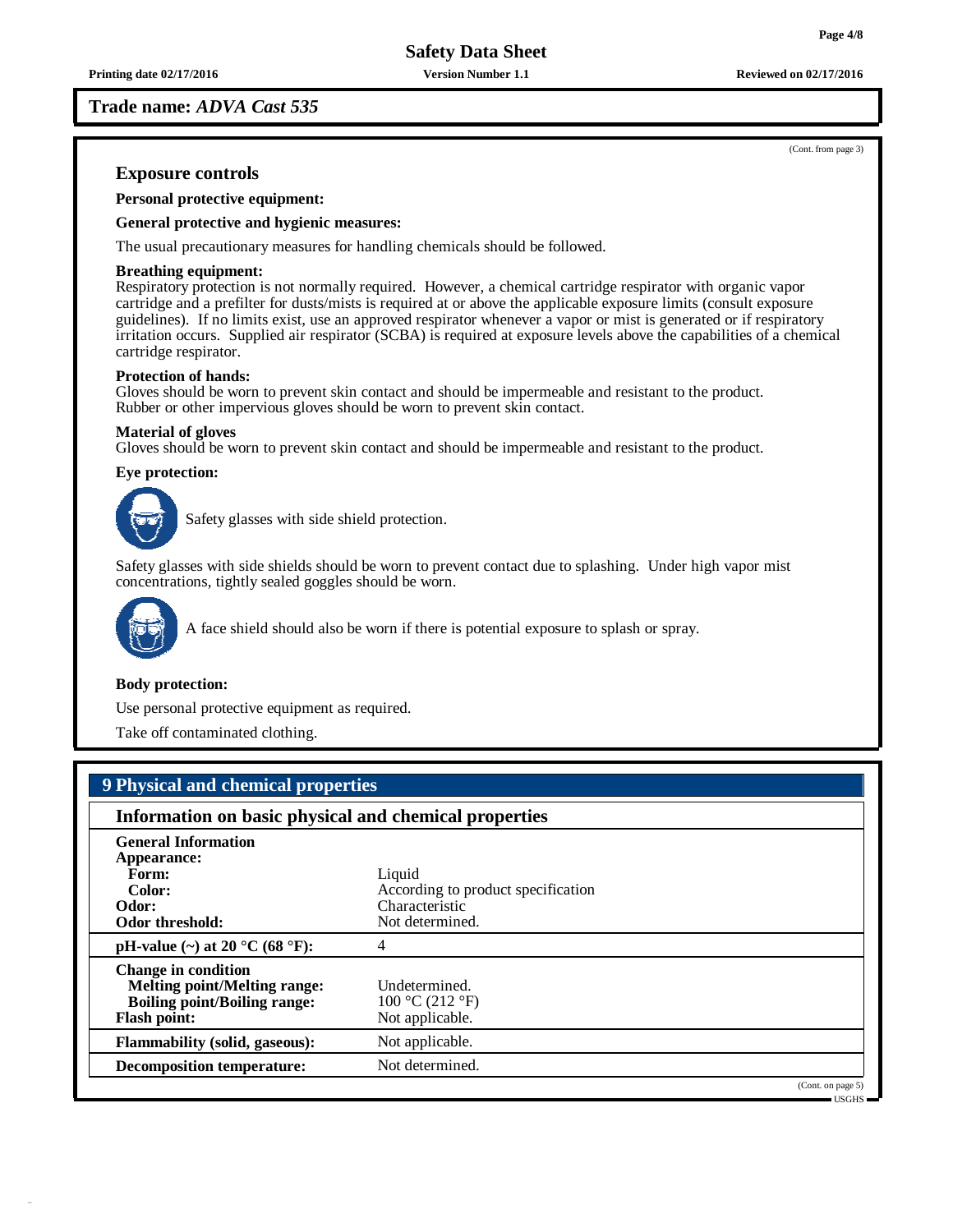**Trade name:** *ADVA Cast 535*

|                                                                 | (Cont. from page 4)                           |  |
|-----------------------------------------------------------------|-----------------------------------------------|--|
| Auto igniting:                                                  | Product is not selfigniting.                  |  |
| Danger of explosion:                                            | Product does not present an explosion hazard. |  |
| <b>Explosion limits:</b>                                        |                                               |  |
| Lower:                                                          | Not determined.                               |  |
| <b>Upper:</b>                                                   | Not determined.                               |  |
| <b>VOC Content (max):</b>                                       | Not determined.                               |  |
| Vapor pressure:                                                 | Not determined.                               |  |
| Density: $(\sim)$                                               | Not determined.                               |  |
| <b>Relative density</b>                                         | Not determined.                               |  |
| <b>Vapor density</b>                                            | Not determined.                               |  |
| <b>Evaporation rate</b>                                         | Not determined.                               |  |
| Solubility in / Miscibility with                                |                                               |  |
| Water:                                                          | Not miscible or difficult to mix.             |  |
| <b>Partition coefficient (n-octanol/water):</b> Not determined. |                                               |  |
| <b>Viscosity:</b>                                               |                                               |  |
| Dynamic:                                                        | Not determined.                               |  |
| Kinematic:                                                      | Not determined.                               |  |
| Molecular weight                                                | Not applicable.                               |  |
| <b>Other information</b>                                        | No further relevant information available.    |  |

# \* **10 Stability and reactivity**

**Reactivity** Stable under normal conditions.

**Chemical stability**

**Thermal decomposition:** No decomposition if used according to specifications.

**Conditions to avoid** No further relevant information available.

**Incompatible materials:** No further relevant information available.

**Hazardous decomposition products:** Carbon monoxide and carbon dioxide

**Additional information:** See section 7 for information on handling, storage and conditions to be avoided.

# \* **11 Toxicological information**

# **Information on toxicological effects**

**Acute toxicity:**

**Primary irritant effect:**

**on the skin:** No irritating effect expected

**on the eye:** No irritating effect expected

**inhalation:** No irritating effect expected

**Ingestion:**

**Sensitization:** Sensitization possible through skin contact.

(Cont. on page 6)  $\blacksquare$  USGHS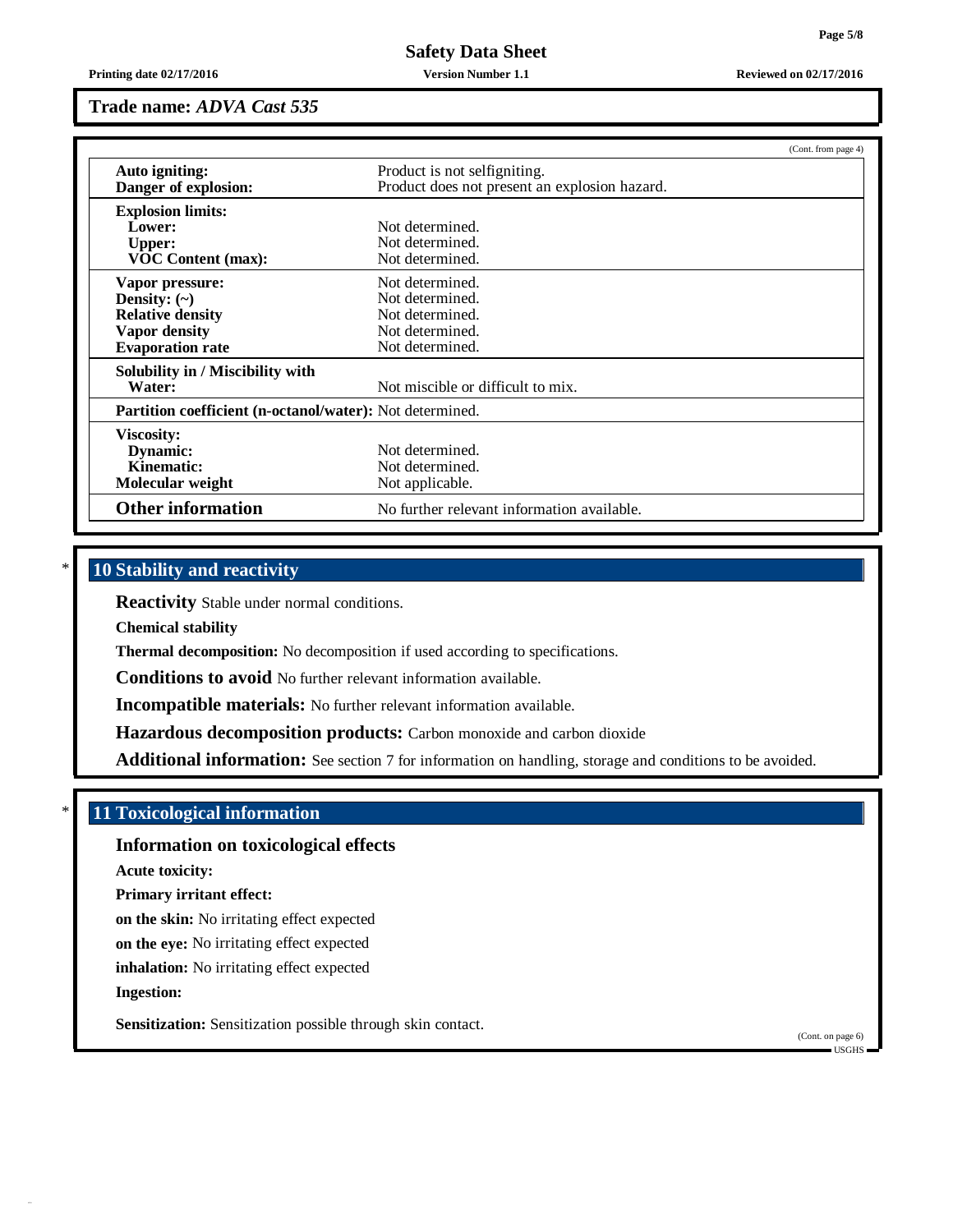**Printing date 02/17/2016 Version Number 1.1 Reviewed on 02/17/2016**

### **Trade name:** *ADVA Cast 535*

(Cont. from page 5)

**Additional toxicological information:**

**Carcinogenic categories**

**IARC (International Agency for Research on Cancer) Human Carcinogenicity:**

**Group 1- Positive, Group 2A- Probable, Group 2B- Possible, Group 3- Not Classifiable**

None of the ingredients is listed.

**NTP (National Toxicology Program)**

**K–Known to be carcinogenic, R–May reasonably be anticipated to be carcinogenic**

None of the ingredients is listed.

**OSHA-Ca (Occupational Safety & Health Administration)**

None of the ingredients is listed.

# \* **12 Ecological information**

### **Toxicity**

**Aquatic toxicity:** No further relevant information available.

**Persistence and degradability** No further relevant information available.

## **Behavior in environmental systems:**

**Bioaccumulative potential** No further relevant information available.

**Mobility in soil** No further relevant information available.

## **Additional ecological information:**

**General notes:** Not known to be hazardous to water.

## **Results of PBT and vPvB assessment**

**PBT:** Not applicable. **vPvB:** Not applicable.

**Other adverse effects** No further relevant information available.

# \* **13 Disposal considerations**

**Waste treatment methods** Comply with Federal, State and local regulations.

#### **Recommendation:**



Must not be disposed of together with household garbage. Do not allow product to reach sewage system.

# **Uncleaned packagings:**

**Recommendation:** Disposal must be made according to official regulations.

# \* **14 Transport information**

**UN-Number DOT, ADR, ADN, IMDG, IATA** Not applicable.

(Cont. on page 7) USGHS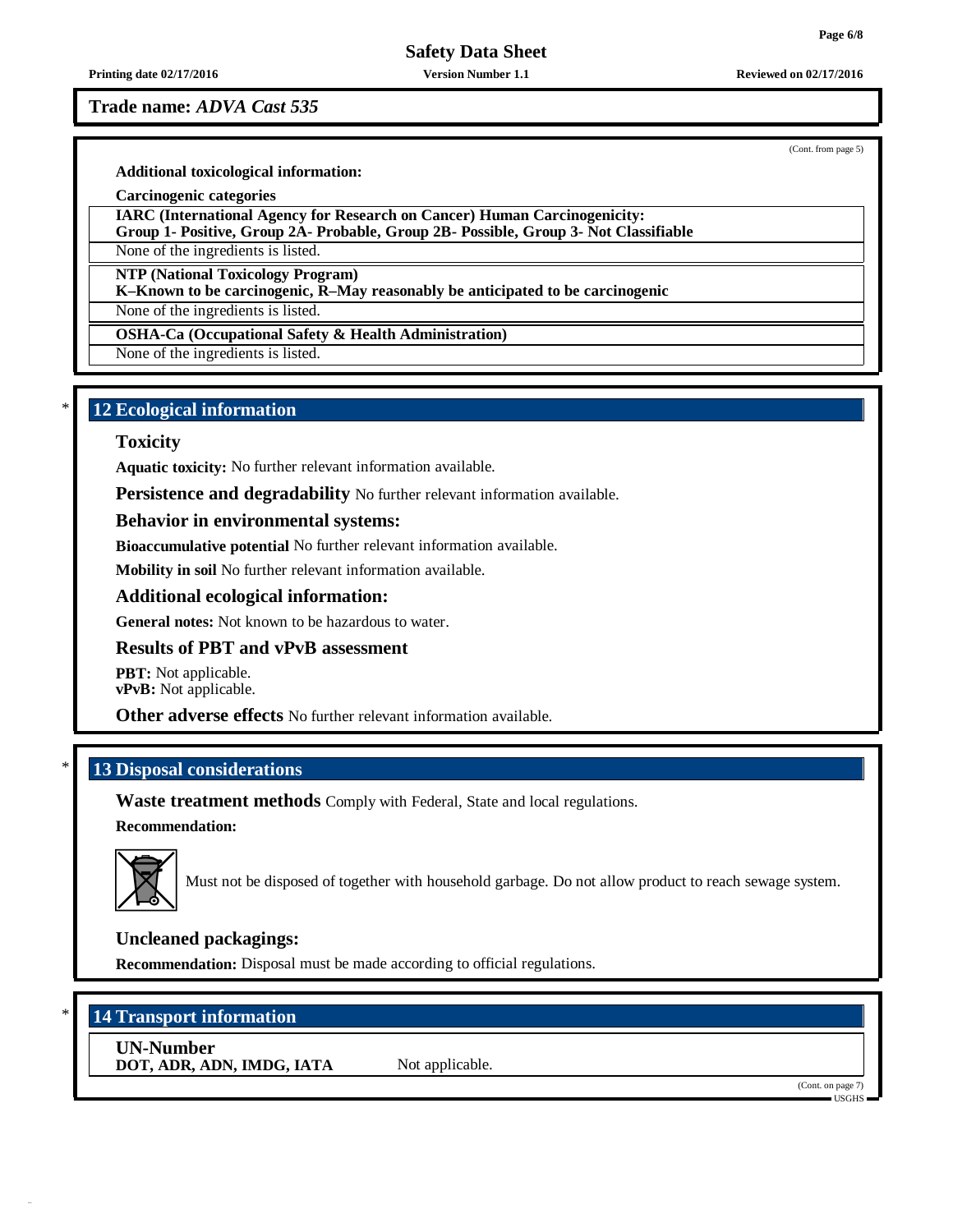**Printing date 02/17/2016 Version Number 1.1 Reviewed on 02/17/2016**

**Trade name:** *ADVA Cast 535*

|                                                                                                          | (Cont. from page 6) |  |
|----------------------------------------------------------------------------------------------------------|---------------------|--|
| UN proper shipping name<br>DOT, ADR, ADN, IMDG, IATA                                                     | Not applicable.     |  |
| <b>Transport hazard class(es)</b>                                                                        |                     |  |
| DOT, ADR, ADN, IMDG, IATA<br><b>Class</b>                                                                | Not applicable.     |  |
| <b>Packing group</b><br>DOT, ADR, IMDG, IATA                                                             | Not applicable.     |  |
| <b>Environmental hazards:</b><br><b>Marine pollutant:</b>                                                | N <sub>0</sub>      |  |
| <b>Special precautions for user</b>                                                                      | Not applicable.     |  |
| Transport/Additional information: Not classified as a dangerous good for transport by road, rail or air. |                     |  |
| <b>DOT</b><br><b>Remarks:</b>                                                                            | Not Regulated.      |  |
| <b>UN</b> "Model Regulation":                                                                            | Not applicable.     |  |

# \* **15 Regulatory information**

| <b>SARA (Superfund Amendments and Reauthorization Act)</b>                                   |                |                                    |  |  |
|----------------------------------------------------------------------------------------------|----------------|------------------------------------|--|--|
| Section 302/304 (extremely hazardous substances):                                            |                |                                    |  |  |
| None of the ingredients is listed.                                                           |                |                                    |  |  |
| Section 313 Reportable Ingredients (Chemicals present below reporting threshold are exempt): |                |                                    |  |  |
| None of the ingredients is listed.                                                           |                |                                    |  |  |
| <b>SARA Section 312/Tier I &amp; II Hazard Categories:</b>                                   |                |                                    |  |  |
| Health Delayed (chronic)                                                                     | Yes            |                                    |  |  |
| Health Immediate (acute)                                                                     | Yes            |                                    |  |  |
| Flammable                                                                                    | No             |                                    |  |  |
| Reactive                                                                                     | No             |                                    |  |  |
| Pressure                                                                                     | N <sub>0</sub> |                                    |  |  |
| <b>North America Chemical Inventory Status</b>                                               |                |                                    |  |  |
| <b>TSCA (Toxic Substances Control Act - United States):</b>                                  |                |                                    |  |  |
| All ingredients are listed or exempt from listing unless otherwise noted below.              |                |                                    |  |  |
| <b>CEPA</b> (Canadian DSL):                                                                  |                |                                    |  |  |
| All ingredients are listed or exempt from listing unless otherwise noted below.              |                |                                    |  |  |
| <b>Right to Know Ingredient Disclosure</b>                                                   |                |                                    |  |  |
| Proprietary Polyacrylate NJTSN 801416052                                                     |                |                                    |  |  |
| 7732-18-5 Water                                                                              |                |                                    |  |  |
| <b>California Proposition 65</b>                                                             |                |                                    |  |  |
| <b>Chemicals known to cause cancer:</b>                                                      |                |                                    |  |  |
| None of the ingredients is listed.                                                           |                |                                    |  |  |
| Chemicals known to cause reproductive toxicity for females:                                  |                |                                    |  |  |
| None of the ingredients is listed.                                                           |                |                                    |  |  |
| Chemicals known to cause reproductive toxicity for males:                                    |                |                                    |  |  |
| None of the ingredients is listed.                                                           |                |                                    |  |  |
|                                                                                              |                | (Cont. on page 8)<br>$-$ USGHS $-$ |  |  |
|                                                                                              |                |                                    |  |  |